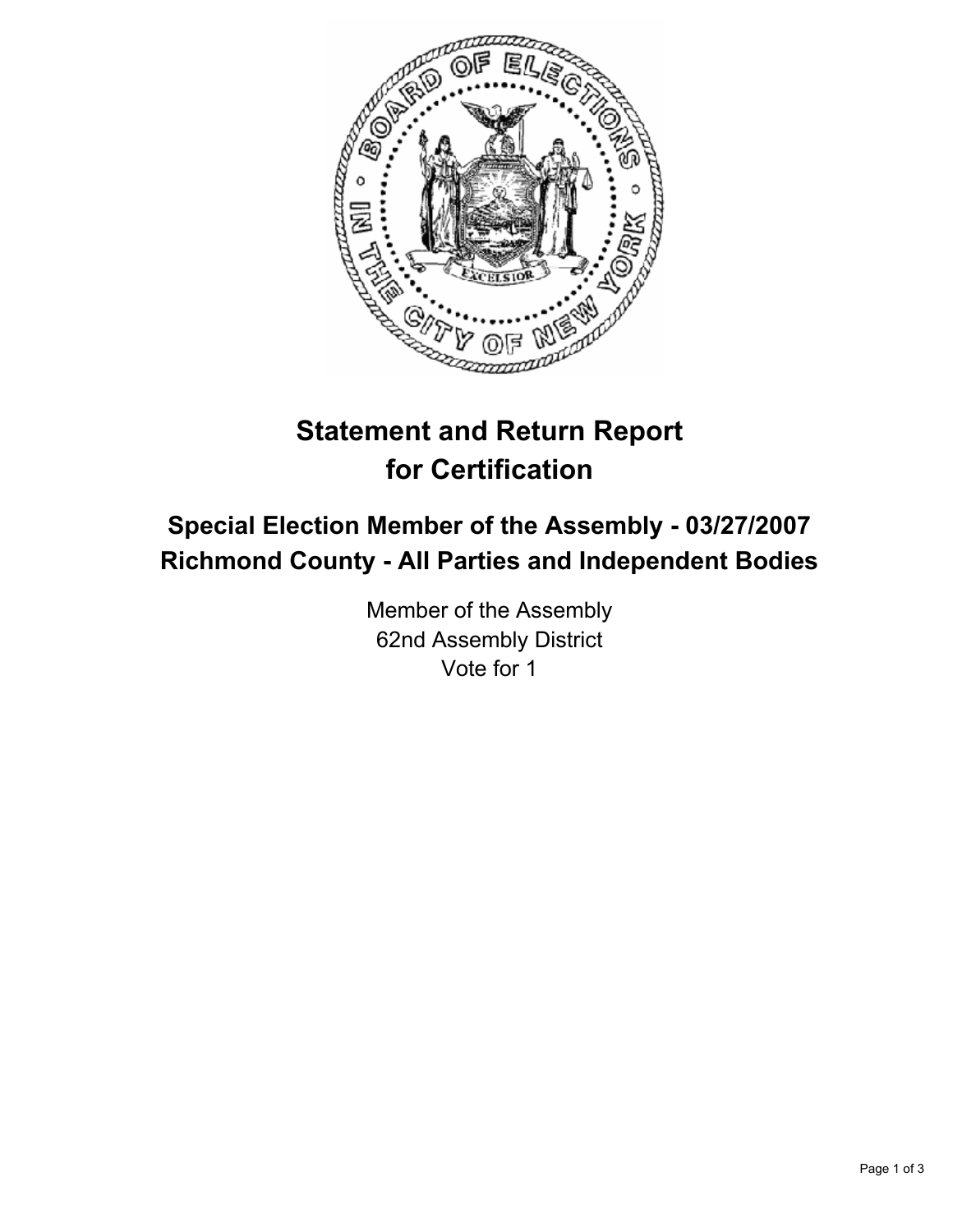

#### **Assembly District 62**

| <b>PUBLIC COUNTER</b>         | 3,618          |
|-------------------------------|----------------|
| <b>EMERGENCY</b>              | 8              |
| ABSENTEE/MILITARY             | 255            |
| <b>AFFIDAVIT</b>              | 17             |
| <b>Total Ballots</b>          | 3,898          |
| JOHN S MULIA (DEMOCRATIC)     | 774            |
| LOUIS TOBACCO (REPUBLICAN)    | 2,308          |
| JOHN S MULIA (INDEPENDENCE)   | 56             |
| JOHN S MULIA (CONSERVATIVE)   | 178            |
| LOUIS TOBACCO (ALBANY REFORM) | 101            |
| AMY MANISCALCO (WRITE-IN)     | $\overline{2}$ |
| KEITH PARASCANDOLA (WRITE-IN) | 1              |
| THOMAS LAGUIDICE (WRITE-IN)   | 1              |
| TODD A TABACCO (WRITE-IN)     | 383            |
| TODD TABAD (WRITE-IN)         |                |
| TODD TOBACCO (WRITE-IN)       | 33             |
| TODD TOBACCO LARO (WRITE-IN)  |                |
| <b>Total Votes</b>            | 3,839          |
| Unrecorded                    | 59             |